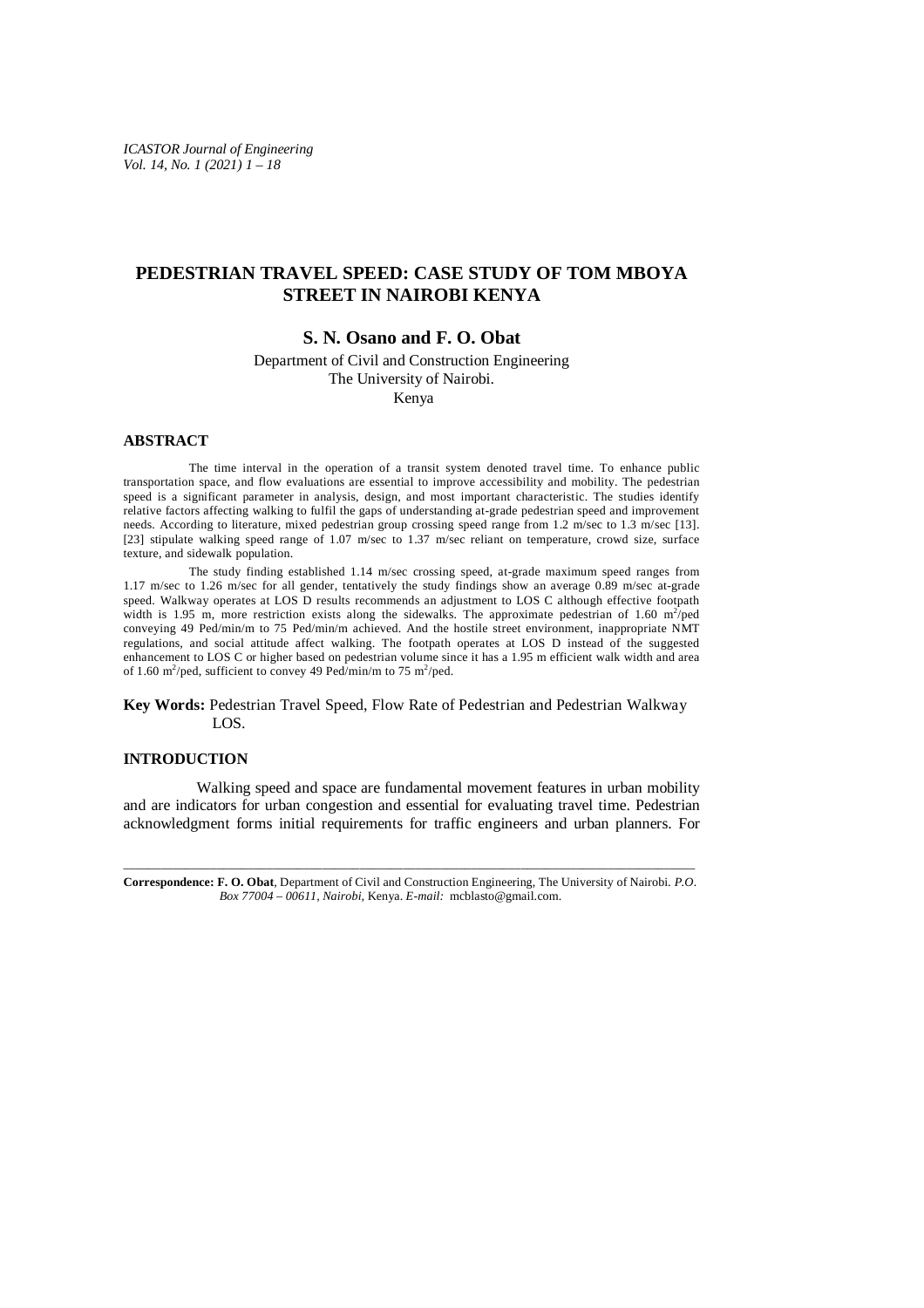optimal operation, level of service (LOS) evaluation indicates performance level. The LOS is a qualitative evaluation measure of traffic flow, utilizing speed and space management. Speed is essential in determining the mode frequency and operational timing of all urban transportation systems. Most findings exist on cross points studies although; limited research on at-grade pedestrian speed informs the walkway service. In public transportation, speed and space are vital in gauging facility performance levels. Consequently, zoning pedestrian source and concentration areas enable extraction on movement, design flow characteristics such as speed, space flow, and density.

 However, Tom Mboya Street is in the dense centre of a vibrant Nairobi town (Kenya). Walking dominates all modes of transport, leading to low pedestrian velocities and overcrowding. Majorly the unidentified parking, hawking points, unlawful matatu (Commuter bus service operating similar to para-transit) stations, invasions, obstacles, dust dominates the area, and restrictive footpath affects the speed of the pedestrian and LOS. The demerits of NMT usage along Tom Mboya street outlined in the problem statements necessitate review and identifying necessary solutions to promote walking and uplifting NMT sustainable development. Necessitating the development of the test hypothesis. Outlining the singularity in transport infrastructure use; to enhance speed, flow, pedestrian activities, and attraction are impactful in LOS management. The null hypothesis relieves subject matters addressed, to satisfy hypothesis statements, achieved research questions; are urban mobility and congestion a factor of pedestrian speed, the contribution of space impact on flow? The objectives specifically include; examine and determine the average speed, mean speed flow rate of pedestrians and evaluate pedestrian footpath LOS. Limited to atgrade pedestrian need areas, their effects, and interaction with others users evaluates footpath usage needs and focusing on variable at-grade speed of individual pedestrians.

# **1. LITERATURE REVIEW**

 The reviews outline existing background knowledge by other researchers, drawing study gaps locally, worldwide and identify variables statements and models to understand pedestrian mode, focusing on objective statements.

# **a) At – Grade Walking Speed Study**

 Pedestrians within the Nairobi Koma Rock area registered a crossing speed of 1.41 m/sec although, the findings lacked a model validation framework, nevertheless though NMT facilities exist [17]. The results exceed the 1.40 m/sec proposed crossing speed [8]. More researchers established factors influencing walking speed. Young pedestrians less than 20 years achieve 1.24 m/sec faster, opposed to pedestrians above 50 years. However, the intermediate age group attains 1.20 m/sec. Density and speed are exponentially allied and fault by lack of explicit variable verification framework [21]. [2] evaluated urban and rural walking manners. Males age above 13-years – 60-years likely attains 1.45 m/sec walking speed, walking faster than women. Contrary to the urban where women age 7-years to 12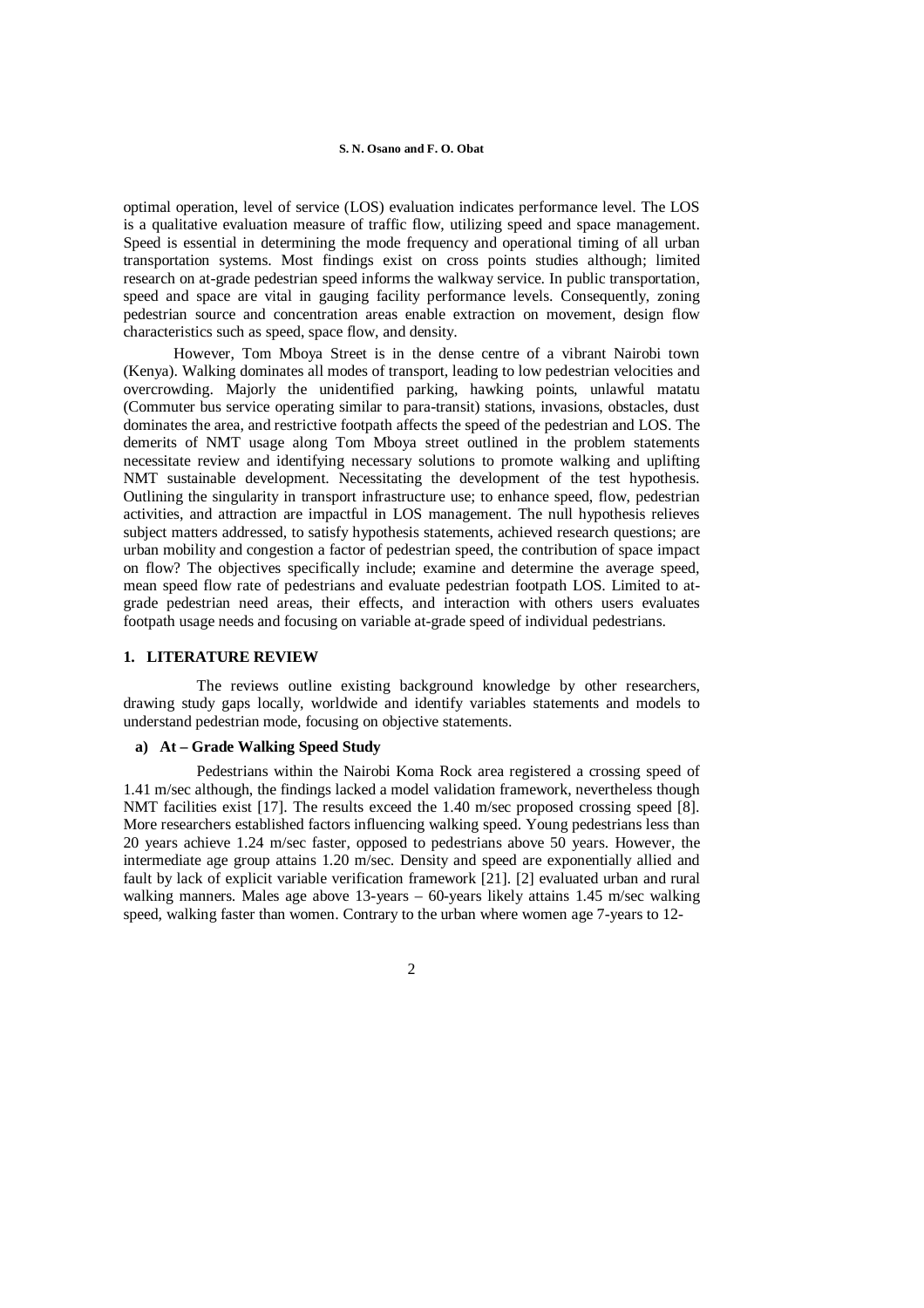years group walk faster, at 1.46 m/sec, and the speed affected by land use, age, and sidewalk availability influence.

### **b) Pedestrian Crossing Speed Study**

 Footbridge usage is gaining popularity along the major corridor where crossing facilities exist. Pedestrians use 1.56-minute walking at an average speed of 0.74 m/sec to cross the entire Uthiru footbridge in Nairobi. With average ascending and descending speed of 0.58 m/sec (utilizing 0.69 minutes) and 0.76 m/sec (0.45- minutes) respectively, the facility lacked people with disability (PWD) structures [11]. [13], Joogo road in Nairobi is a mix-use facility with existing walking and cycling lanes. Pedestrians cross two-lane carriage of 7 meters at an average speed of 1.20 m/sec to 1.30 m/sec waiting time of 16 seconds for an adequate grossing gap to exist. The findings adopt observational techniques marred with inadequate sampling information and model validation. Gauging usability for pedestrian crossing point at major arterial roads in Nairobi, [12] postulate pedestrian speed of crossing of 1.20 m/sec along Kenyatta avenue and 1.13 m/sec along University way. The values exceed 1.02 m/sec endorsed by [5]. The pedestrian areas at the cross point rely on the signal timing duration. Thus, the finding showed an area of 0.72  $m^2$  and 3.5  $m^2$  tentatively along Kenyatta avenue and the University Way. The values are within 0.6  $m^2 - 3.5$  m<sup>2</sup> endorsed by Fruin [6].

 [3], examined signalized and non-signalized crosswalks in Malaysia – Kuala Lumpur 1.39 m/sec crossing speed attained at the non-signalized cross point. And suggestive of signalized crossing speed of  $85<sup>th</sup>$  and  $15<sup>th</sup>$  percentile range of 1.31 m/sec, 1.53 m/sec, and 1.09 m/sec correspondingly. While at a non-signalized cross point similarly, percentiles are 1.39 m/sec, 1.63 m/sec, and 1.15 m/sec in turns with rampant age influence on speed and higher speed achieved at signalized points. [4], at a crosswalk, younger pedestrians are faster than old pedestrians in Portland, Oregon, USA. Achieving average speed of 1.51 m/sec, despite 15th percentile speed of 1.24 m/sec and 1.07 m/sec for young and old pedestrian. For design, 1.2 m/sec speed, suggested when elder lies are less than 20 percent suggested by [6]. [18], identify the pedestrian mode (age and gender), infrastructure (location, platform, and terrain), and environmental (cloudy, sunny, or raining) challenges as walking impediments. It is essential to consider all the factors.

### **c) Level of Service (LOS)**

 The level of services (LOS) is a qualitative metric, the descriptor of road user traffic stream operational conditions and traffic flow quality perception [7]. Pedestrians usually walk in groups, voluntarily or involuntarily, owing to controls along the path, movement purpose, and footpath geometry, leading to inflow fluctuations. The platooning is the effect of short-term flow fluctuations. LOS ranged from A to F, and pedestrians can use LOS A to choose their preferred speed, which means that the facility and the path are in good operating condition. When at LOS F, walking speed is severely limited with frequent,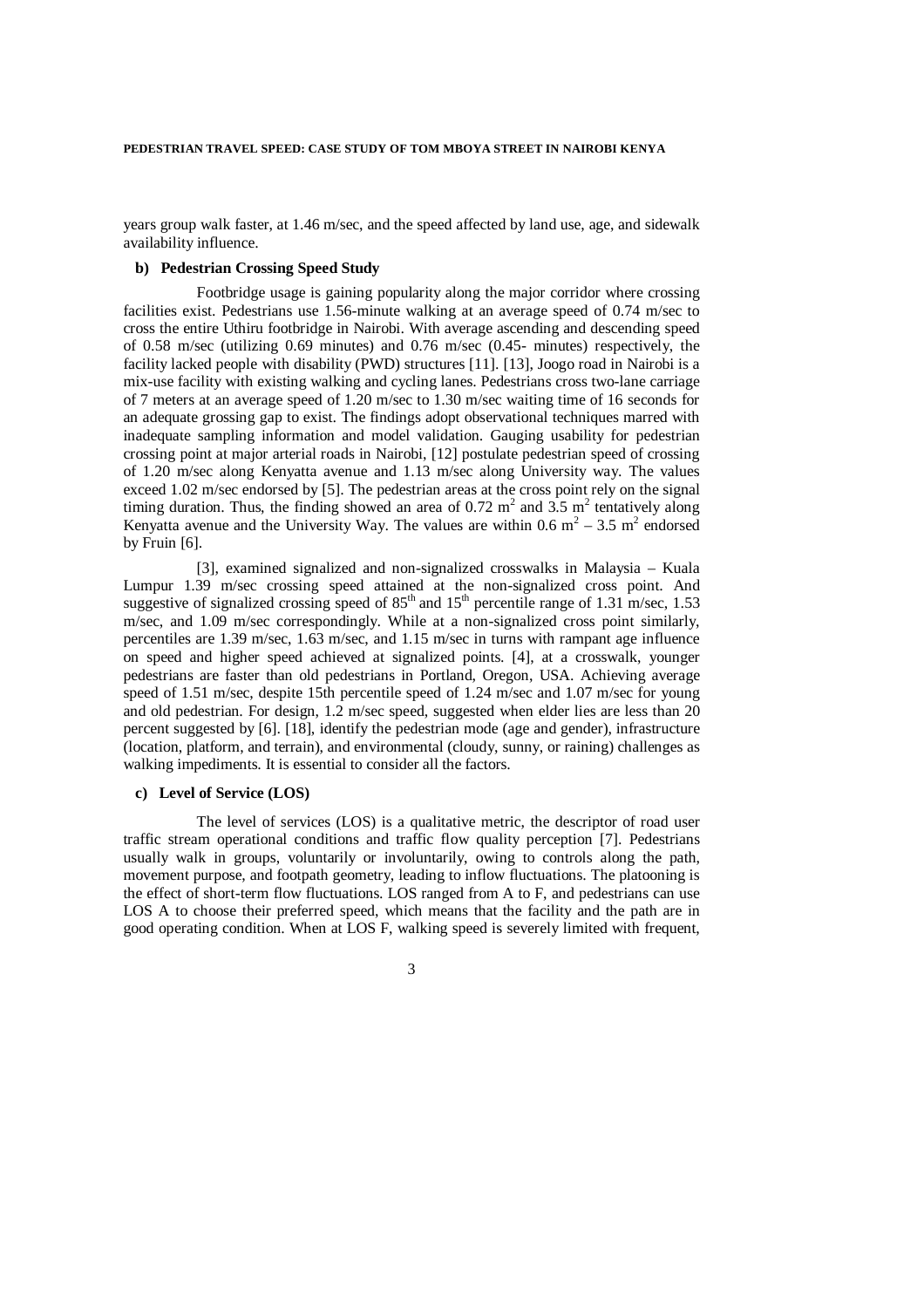inevitable contacts, which means the facilities operate poorly [7]. Although [10] gives LOS measurement scales through quantitative walking environment descriptions, although result interpretation is challenging. The finding preceded [20] illustration suggested protection, safety, suitability, well-being, steadiness, system rationality, and desirability as factors affecting LOS. Koma rock zone (Nairobi area) utmost footpath function at LOS F with 94 ped/min/m flow rate [16] contrasting to 79 ped/min/m attained in Nairobi CBD cross point influence by periodic variation [12]. [11] Acknowledge LOS F as the operation capacity of Uthiru footbridge, recommending improvement to LOS C where stream flow controls are necessary. [14], pedestrians prefer the route with more right of way divergent to the signalized cross point in Sapporo - Singapore. Through step-wise regression analysis, factors affecting intersection, estimate pedestrian LOS at corner and cross point, to improve NMT usage, were examined. Equation 1 model was adopted yielding variable tried are tiresome to develop. Accentuation by [17] assesses pedestrian LOS 15 minutes counts of pedestrians passing a specified point afterward, reducing the figure to one minute further dividing with effective width.

Pedestrian LOS at crosswalks = 7.842 + $\sum_{i=1}^{3} \sum_{j=1}^{3}$ Dij  $\partial$ ij – (0.037 \* Pd) – 0.0031Pb (1)

 Where: Dij – categorical scores linked to the jth level of the ith characteristic, ∂ij - 1 if the jth level of the ith characteristics exists, Pd - pedestrian delays in seconds, and Pb – number of pedestrians- bicycle interactions.

### **d) Pedestrian Body Ellipse and Walking Space**

 The space and width of the footpath should accommodate user body size. These human body proportions are defined by body ellipse, defining the dimension in terms of body depth and breadth (shoulder breadth) of regular dimension pedestrian. It is significant in space requirement assessment for footpath development. Figure 1 demonstrates the simplified boy ellipse dimension of area  $0.30 \text{ m}^2$  [5]. Figure 2 illustrates the zones required for movement. The pacing zone is significant in step making while the sensory precinct (zone) impacts forward steps. The space requirement is firmly attached to speed and space relationships, also useful to determine LOS.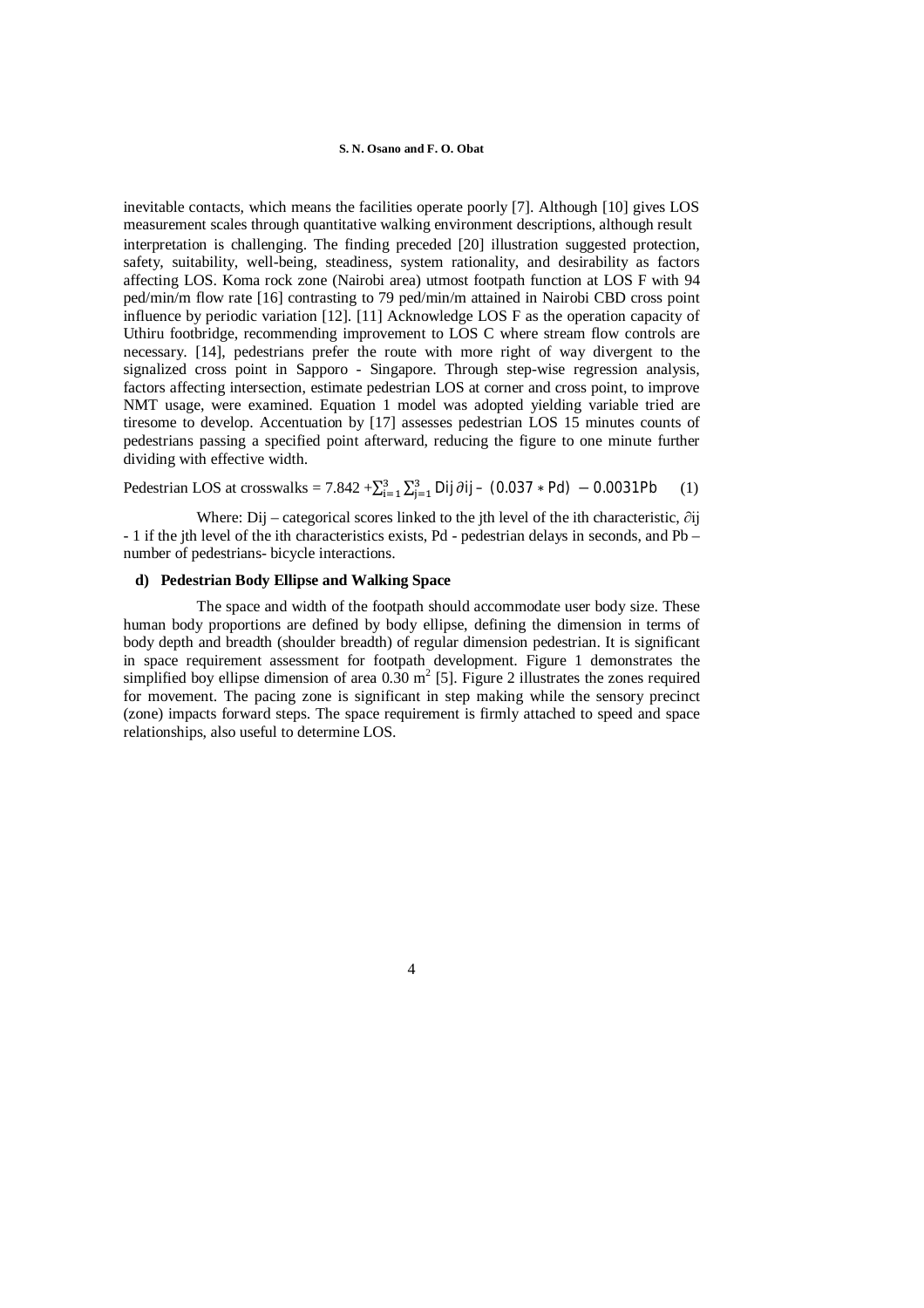

**Figure 2: Pedestrian Walking Space.**

(Pacing zone: - Spaces available for making steps. Sensory zones the distance between the toe of pedestrian of subsequent pedestrians) Source: Fruin (1990)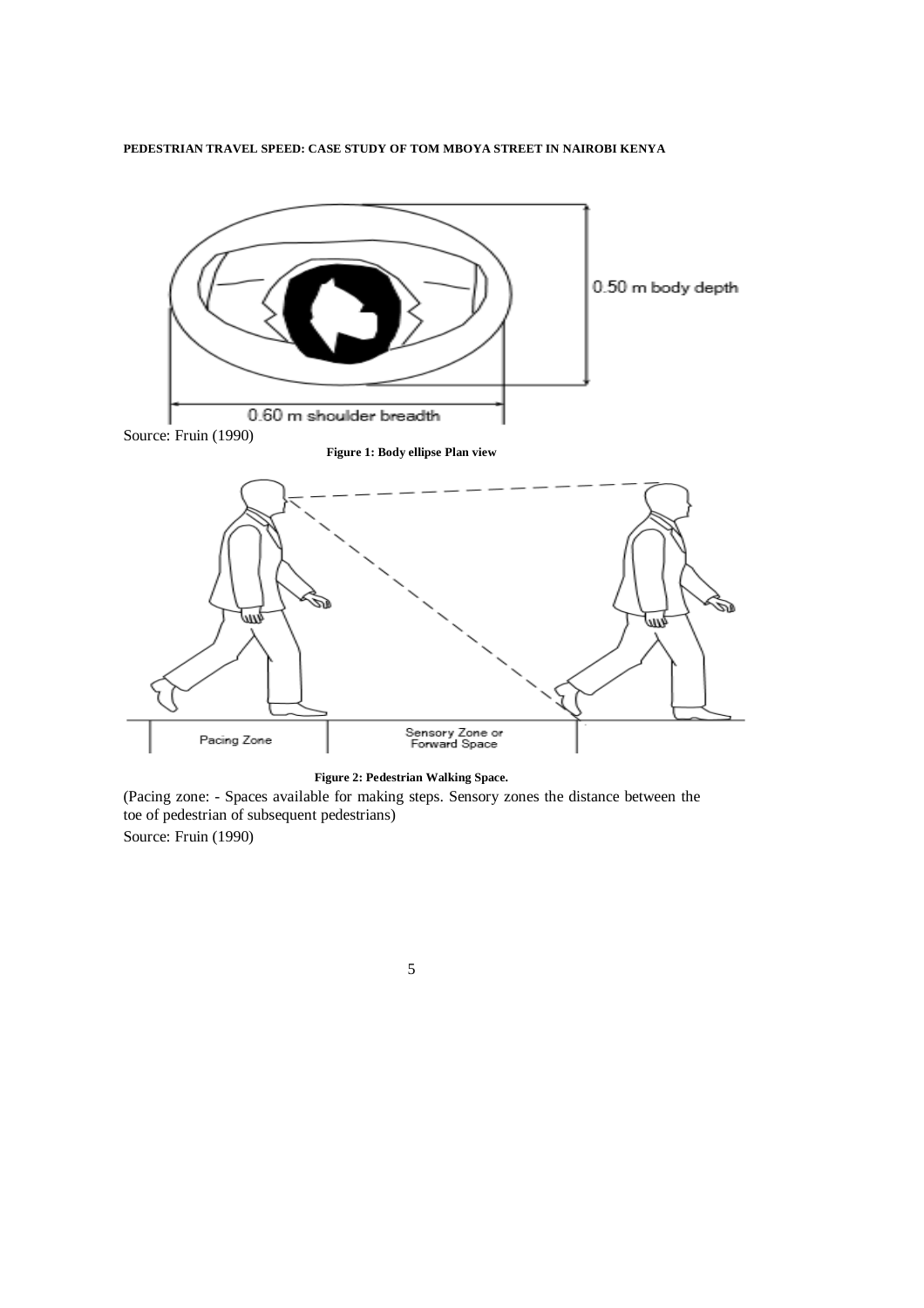# **e) Pedestrian Flow Relationship**

### **1. Pedestrian Speed - Density Relationship**

 The rate of change of pedestrian density is inversely proportional to speed. Available space impact mobility and speed for the students, commuters, and shoppers expressed in Figure 3.



Source:Pushkarev andZupan (1971)

**Figure 3: Association Amongst Pedestrian Speed and Density**

# **2. Pedestrian Speed - Space Association**

 Figure 4 shows the association among speed and space criteria fundamentally used for LOS evaluation [7]. [17], suggest that as space increases, a higher walking speed of 1.8 m/sec achieved. At space of more than 4.0 m<sup>2</sup>/ped reduced to less than 3.5 m<sup>2</sup>/ped, flow is comparable. Correspondingly, as the space per person increases, pace choice ability increases.

<sup>6</sup>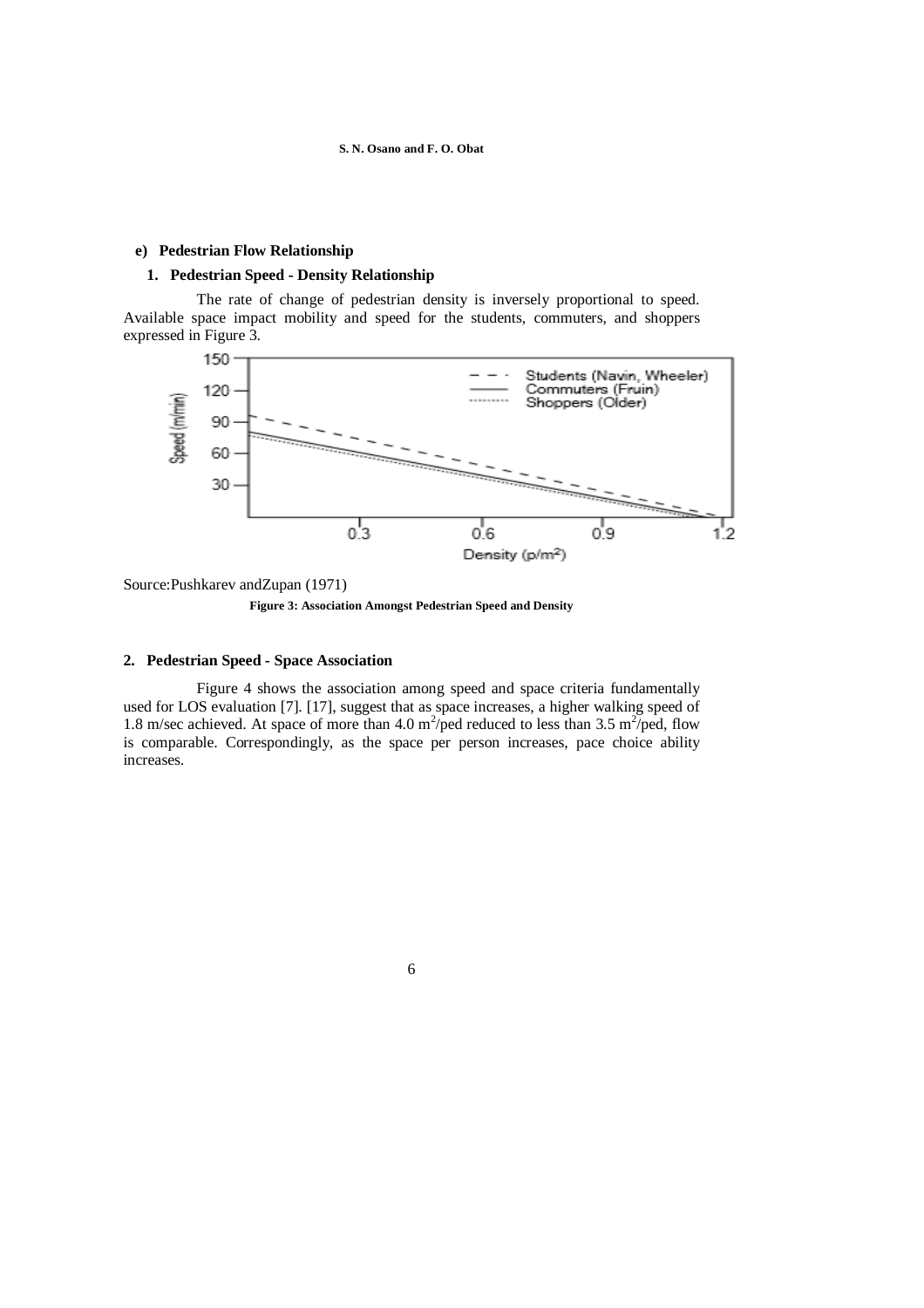

Source: Pushkarev and Zupan (1971)

**Figure 4: Pedestrian Speed-Space Linkage**

# **3. Pedestrian Speed - Flow Relationship**

 Figure 5 shows the link between pedestrian travel speeds and flow. As flow increases and speed declines, crowding results in speed decline [17].



Source: Pushkarev and Zupan (1971) **Figure 5: Association Amongst Pedestrian Speed and Flow**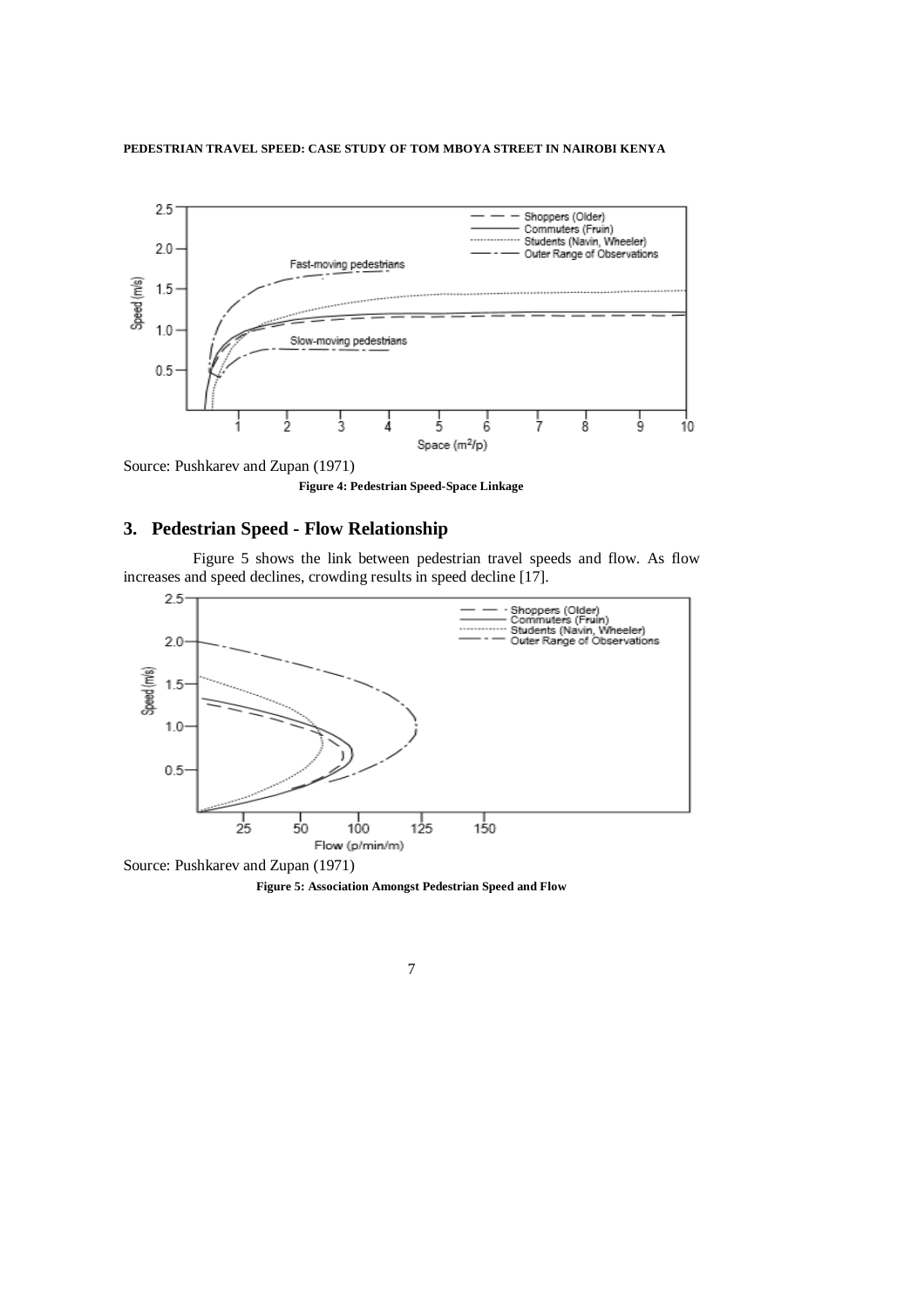#### **4. Pedestrian Flow - Density Relationship**

 [7], reveals the linkage between density, speed, and flow equivalent to vehicle traffic flow stream, illustrated by Equation 2:

 $Vped = Sped *Dped$  (2)

Where:  $V_{ped}$  – Unit flow rate (ped/min/m), Sped – Pedestrian speed (m/min), and  $D_{\text{ped}}$  – Pedestrian density (ped/m<sup>2</sup>). The most suitable expression for [17] uses mutually beneficial density or space as follows:-

# $Vped = Sped/M$  (3)

Where:  $M -$  Pedestrian space m<sup>2</sup>/ped

[17] Propose a peak of 15 minutes of pedestrian count with certain variables of width used in determining the unit flow rate, as shown in Equation 4.

 $Vp=V_1s/(15*W_E)$  (4)

Where:  $W_E$  – Effective footpath width (m),  $V_{15}$ – peak 15min flow rates, and  $V_p$  – Pedestrian unit flow rates (ped/min/m), When space falls below 0.4 m<sup>2</sup>/ped flow rate all moves effectively stop at the least allocation of space of 0.2  $m^2$ /ped, expresses the technique of LOS evaluation.



**Figure 6: Association amongst Flow and Spaces of Pedestrian**

# **F) Effective Footpath Width**

 Effective width is the proportion walkway utilized by pedestrians devoid of shy distance and obstruction. Effective walking width use to analyze the flow, [1] recommends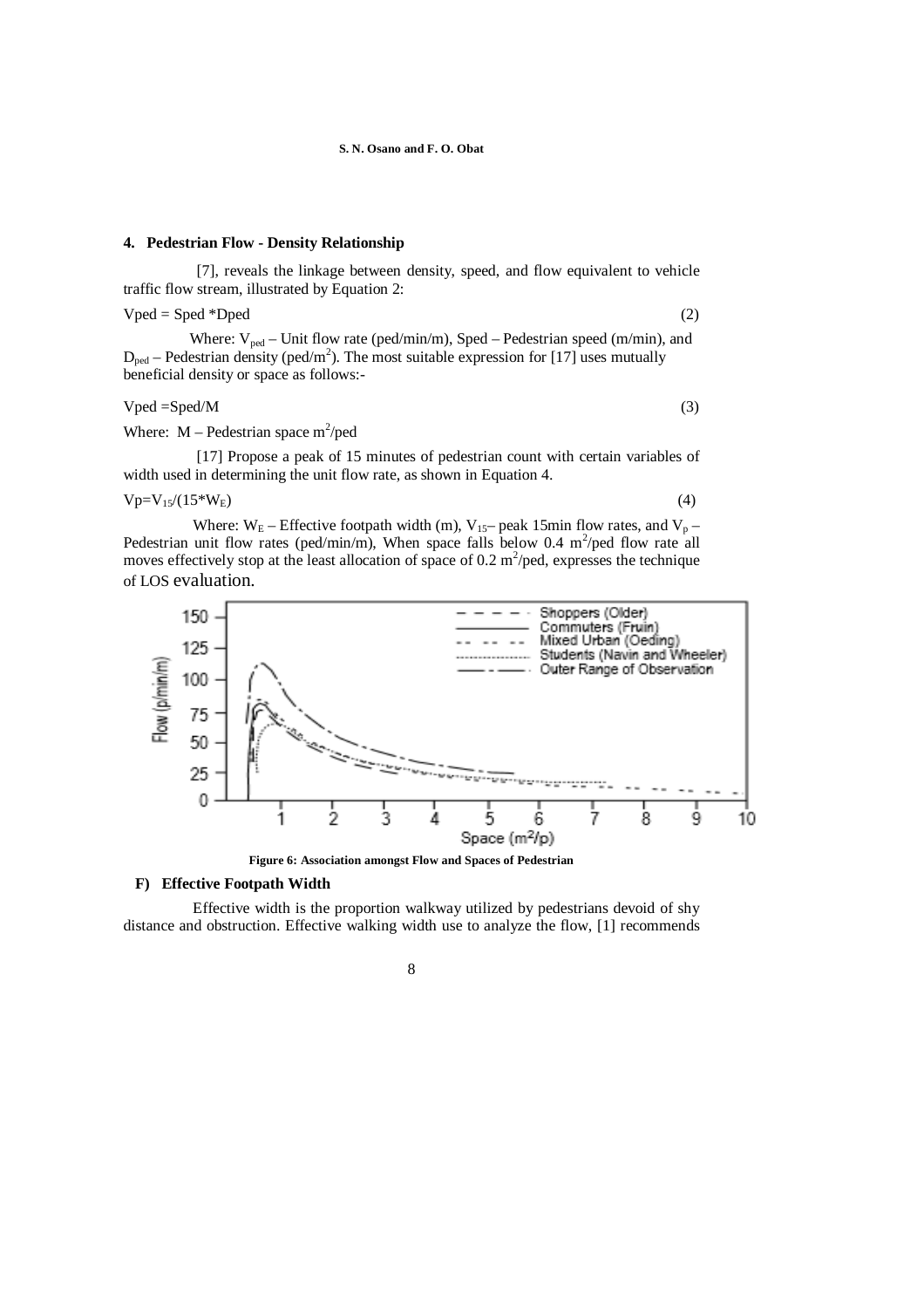2.4 m and 1.5 m width for commercial buildings and clear sidewalks. However, lane conception does not apply to NMT study of the effect of abreast and unidirectional pedestrians need consideration. Pedestrian passing one another needs space not less than 0.8 m width, although pedestrian who knows one another use space less than 0.7 m, the likelihood of body sway occurs [17]. Equation 5 evaluates effective width [7].

Effective walkways width  $W_E = W_T-W_0$  (5)

Where:  $W_E$  – Effective walkway width (m),  $W_T$ – Total walkway width (m), and Wo – the sum of the width and shy distance from obstructions.

### **3**. **RESEARCH METHODOLOGY**

 The study adopts regression analysis to appreciate, examine pedestrian speed, and the result presented graphically and manual data collection technique adopted. Isolated individual pedestrian speed evaluated, independent variable, and existing empirical models used, to examine speed parameters. The manual speed count technique was employed, and the speed and travel information was derived and omitting the effect of the unilateral movement. The results adopt a microscopic model to explain discrete pedestrian speeds, space using flow and speed equations from the past literature. Microsoft Excel enables analysis of the collected pedestrian information.

 The results are graphical to show an appropriate display of the flow. Through a questionnaire, socioeconomic information was collected and analyzed. Physical inspection and street inventory assessments were conducted in the study area to collect street information such as; sidewalk geometry, identification of survey areas, street lighting provisions, pavement conditions, crossing points, vehicle sightlines, and Land use. Pedestrian travel data gathered from varieties of sources during desktop research. These sources include published and unpublished documents and articles. Standard data collection forms obtain from [7] were used for data acquisition. Pedestrian walking speed, gender, age amides other evidence gathered and reported. Footpath users are classified; pedestrians, cyclists, and motorists. Manual time recording using a stopwatch for pedestrian passing marked segment at predetermined length recorded, subsequently interviewed after passing the marked section to capture pedestrian attributes such as socioeconomic status. This chapter summarizes test procedures and variable verification framework.

### **4. RESULTS AND ANALYSIS**

### **a) Volume, Age Group, Journey Purpose of Pedestrian**

 The footpath user volumes were to establish flow utilization through the manual count method to examine unidirectional flow, to identify critical peak flow periods. With a 15-minute interval, the capacity (volume) was represented, in hourly and weekly data, with daily flow considered in 15 minutes (Table 1). A total of 1280 pedestrians were counted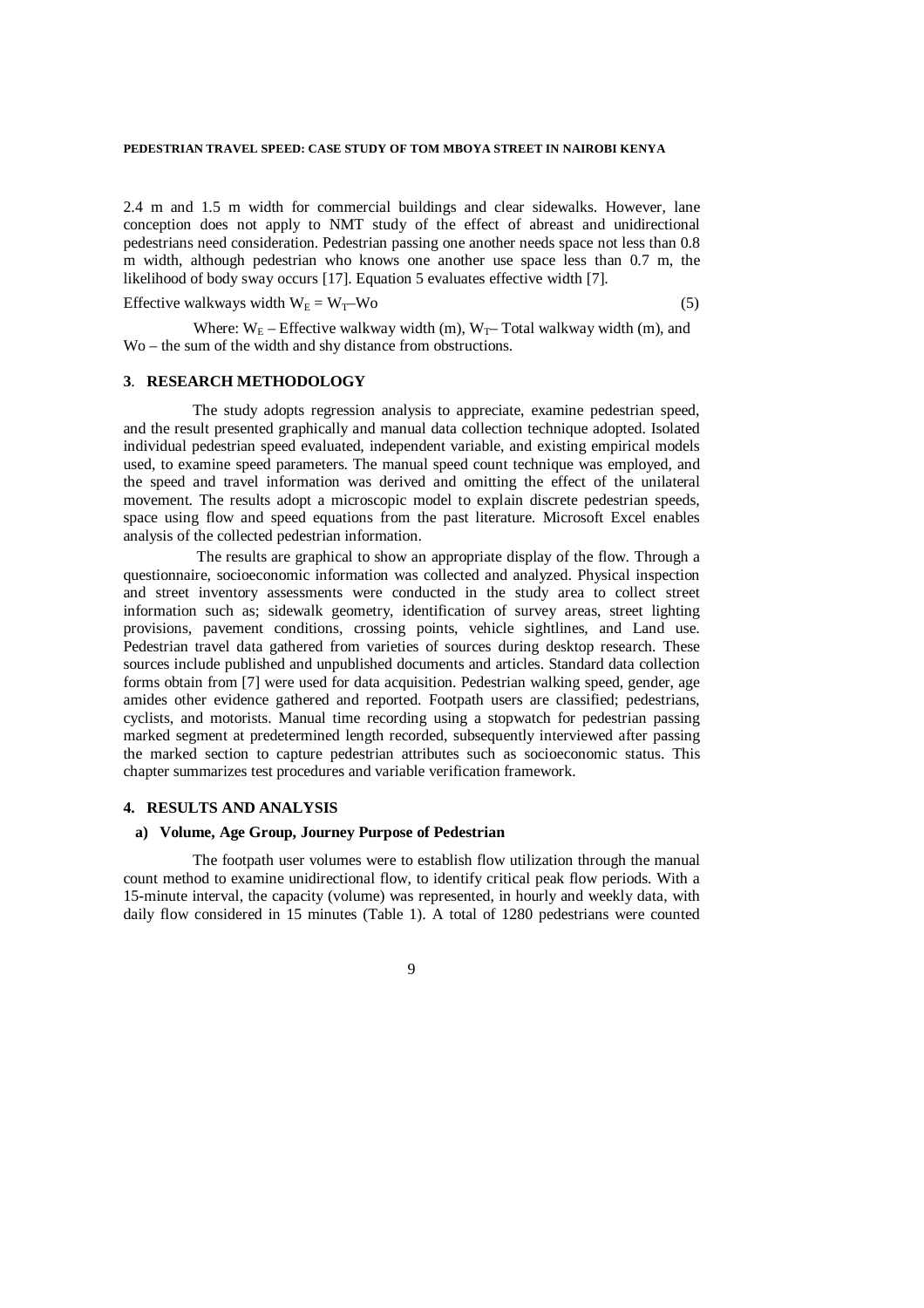every 15 minutes on average. Figure 8 shows the change in pedestrian volume over each 15 minute interval. Figure 7 illustrates the weekly average pedestrian flow, with a graphical representation in Figure 8 and Table 1.The largest group of pedestrians interviewed were between 25 years to 35 years, which accounted for 28 percent, 26 percent of interviewees in 35-year to 40-year, while 16 percent of respondents over 40 years of age. Individual trips from home to the CBD were established by asking pedestrians their trip purpose. The trips were categorized as: - work, business, shopping, school, entertainment, and others. Students were the largest group, accounting for 23 percent of the total interviewee. While 17 percent were on business trips and 27 percent were on a work trip. Leisure travel accounts for 13 percent of all trips. Mode choice derived mainly due to financial constraints, comfort, efficiency, exercise, lack of PSV, and among other reasons. Pedestrians majorly preferred walking at 34 percent due to walking comfort and 25 percent financial constrain. The desirability of the area for shoppers drew 17 percent, the majority being on a purchasing quest.

| Day of<br>the |      | Average pedestrian in 15 minutes interval |          |            |            |            |  |  |
|---------------|------|-------------------------------------------|----------|------------|------------|------------|--|--|
| week          | Male | Female                                    | Children | Physically | Crossing   | Total      |  |  |
|               |      |                                           |          | challenged | pedestrian | pedestrian |  |  |
| Monday        | 422  | 421                                       | 38       | 6          | 367        | 1255       |  |  |
| Tuesday       | 345  | 468                                       | 57       | 9          | 489        | 1368       |  |  |
| Wednesday     | 356  | 404                                       | 78       | 8          | 465        | 1311       |  |  |
| Thursday      | 434  | 456                                       | 15       | 12         | 450        | 1367       |  |  |
| Friday        | 412  | 457                                       | 17       | 16         | 432        | 1334       |  |  |
| Saturday      | 467  | 431                                       | 12       | 8          | 348        | 1266       |  |  |
| Sunday        | 341  | 336                                       | 18       | 16         | 346        | 1057       |  |  |
|               |      |                                           |          |            | Average    | 1280       |  |  |

Source: Authors (2020)

**Table 1: The Average pedestrians flow in 15-minutes intervals.**

| ۰.<br>۰. |  |
|----------|--|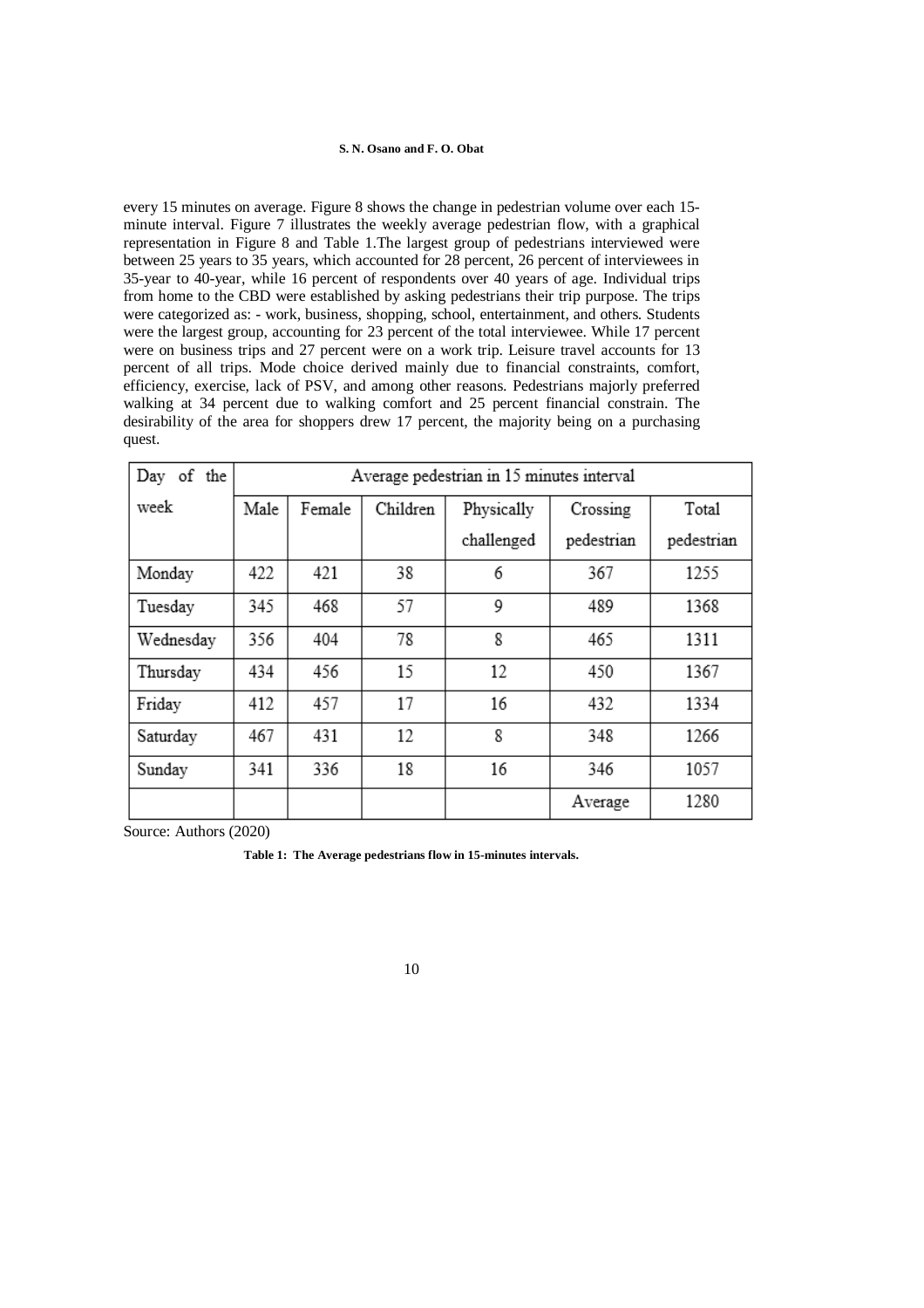| Pedestrian volume | 1600<br>1400<br>1200<br>1000<br>800<br>600<br>400<br>200<br>$\Omega$ |            |         |               |              |        |          |        |
|-------------------|----------------------------------------------------------------------|------------|---------|---------------|--------------|--------|----------|--------|
|                   |                                                                      | Monday     | Tuesday | Wednes<br>day | Thursda<br>V | Friday | Saturday | Sunday |
|                   | Average pedestrian in 15 minutes 422.453125<br>interval Male         |            | 345     | 356           | 434          | 412    | 467      | 341    |
|                   | Average pedestrian in 15 minutes<br>interval Female                  | 420.8125   | 468     | 404           | 456          | 457    | 431      | 336    |
|                   | - Average pedestrian in 15 minutes<br>interval Children              | 38.171875  | 57      | 78            | 15           | 17     | 12       | 18     |
|                   | - Average pedestrian in 15 minutes<br>interval Physically challenged | 6          | 9       | 8             | 12           | 16     | 8        | 16     |
|                   | - Average pedestrian in 15 minutes<br>interval Crossing pedestrian   | 367.078125 | 489     | 465           | 450          | 432    | 348      | 346    |
|                   | - Average pedestrian in 15 minutes<br>interval Total                 | 1255       | 1368    | 1311          | 1367         | 1334   | 1266     | 1057   |

### Source: Author (2020)

**Figure 7: Average flow of pedestrian in 15 minutes counts.**



Source: Authors (2020)

**Figure 8: Pedestrian count for every 15 minutes.**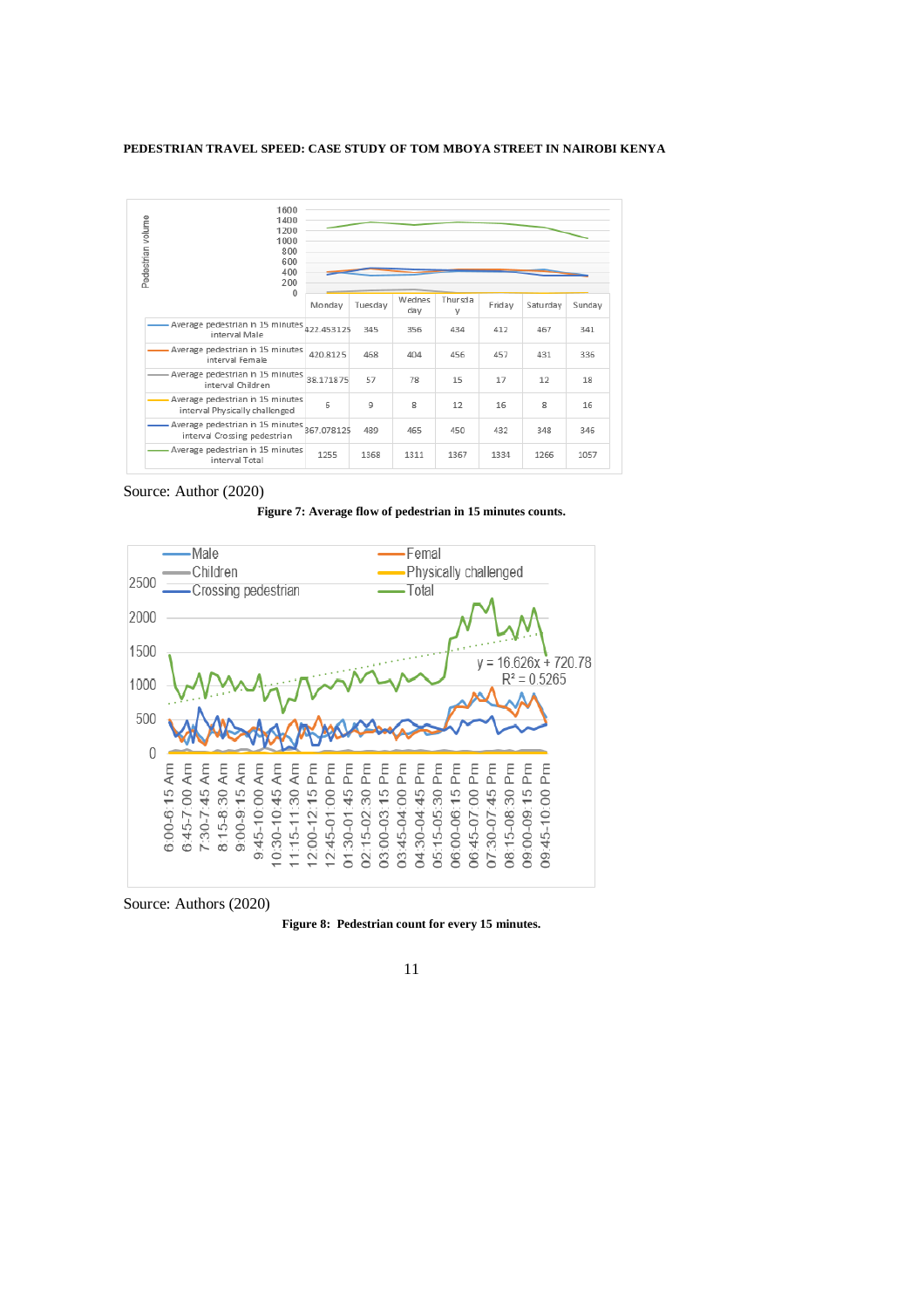### **b) Pedestrian Walking Speed**

 The footpath was marked randomly with caution not to impact the movements and speeds of the pedestrian. The distance between marked bollard posts acts as the speed screening point, and the duration measured using a digital stopwatch. Equation 6 calculated was used to compute the pedestrian speed. The maximum pedestrian speeds reached in Tom Mboya Street Postal stage counter station range from 1.20 m/sec to 1.31 m/sec high speed recorded on Monday. The average footpath speeds documented were 0.91 m/sec - 0.97 m/sec moreover, the haste (speed) linearly decreases as the week progresses (See Table 2 and Figure 8).

### $S = D/T$  (6)

| No             | Day of the | Speed   | Speed   | Speed   | Level of service | Sample size |
|----------------|------------|---------|---------|---------|------------------|-------------|
|                | week       | Maximum | Minimum | Average | (using table 3)  |             |
|                |            | (M/sec) | (M/sec) |         |                  |             |
| 1              | Monday     | 1.31    | 0.59    | 0.95    | Ε                | 26          |
| 2              | Tuesday    | 1.27    | 0.67    | 0.97    | Е                | 26          |
| 3              | Wednesday  | 1.20    | 0.64    | 0.92    | Ε                | 26          |
| $\overline{4}$ | Thursday   | 1.23    | 0.59    | 0.91    | Ε                | 26          |
| 5              | Friday     | 1.24    | 0.64    | 0.94    | Ε                | 26          |
| 6              | Saturday   | 1.26    | 0.59    | 0.93    | Е                | 26          |
| 7              | Sunday     | 1.29    | 0.61    | 0.95    | Ε                | 26          |

|  | Where $S$ – Segment speed m/sec, $D$ – Segment distance (m), and $T$ – Time (sec) |  |  |  |  |  |  |  |  |  |
|--|-----------------------------------------------------------------------------------|--|--|--|--|--|--|--|--|--|
|--|-----------------------------------------------------------------------------------|--|--|--|--|--|--|--|--|--|

Source: Authors (2020)

**Table 2: Pedestrian speed – Posta stage**



**Figure 9: Pedestrian speed measured at Posta stage**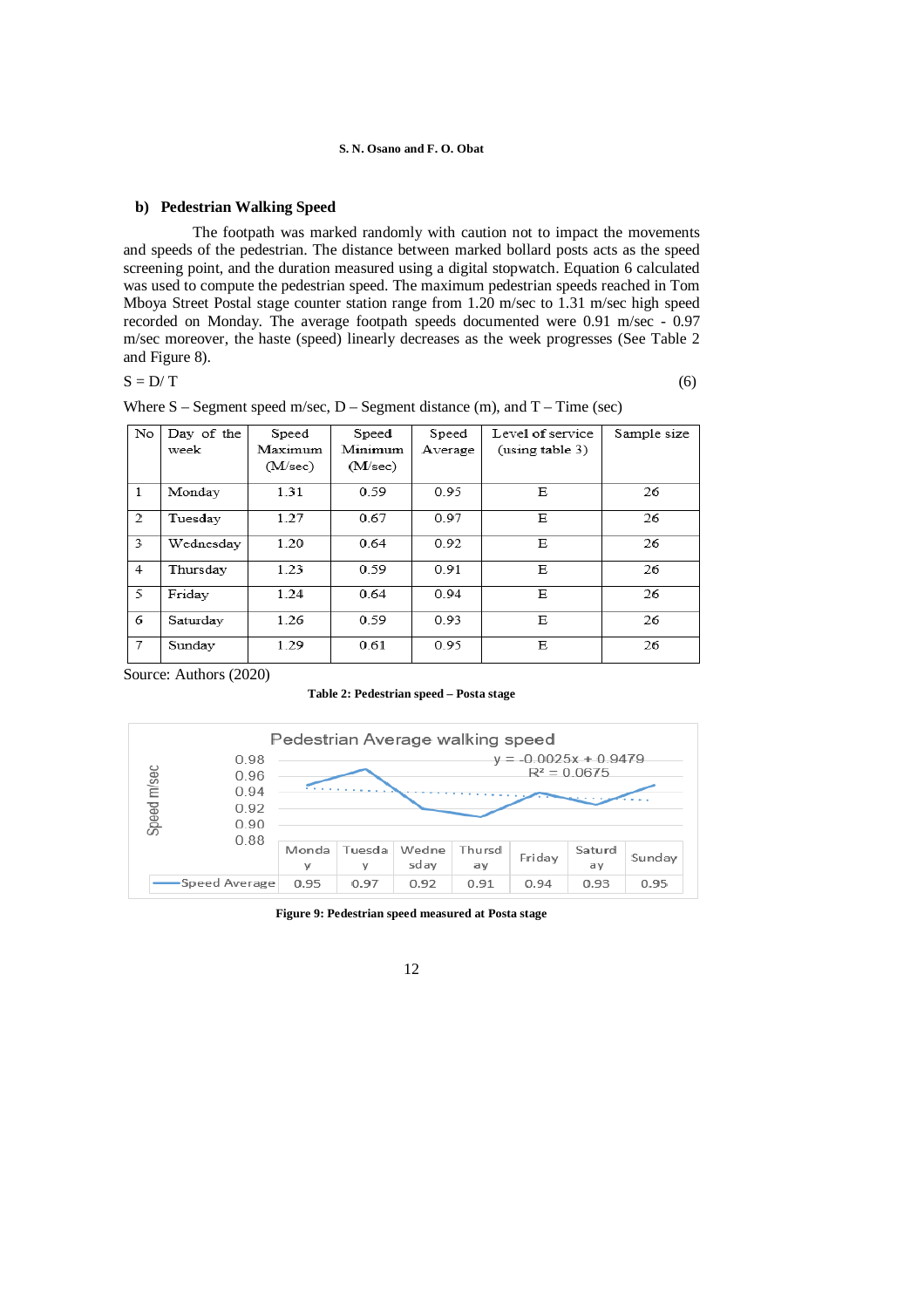### **i) Observed At-grade Walking Speed and Crossing Speed**

 The walking speed varies with time of day due to street congestion. However, genders impact these speeds. At the peak time, low flow speed dominates since different activities block the flow of the pedestrian. The result shows males achieving an average 0.96 m/sec speed and a maximum speed of 1.26 m/sec, while females attain 1.03 m/sec. The highest achieved walking speed is 1.30 m/sec. The mean walking speed was 0.89 m/sec. Although most women walk with handbags, this luggage has a negligible effect on walking speed. At the intersection between Mboya and Luthuli Street, one leg of a 7 m wide road pedestrian crossing speed was examined and analyzed. Trying to cross speed was genderbased. The obtained results were faster for women than for men when crossing the road. The mean speed of crossing for men was 1.17 m/sec, whereas women register 1.10 m/sec. However, the average pedestrian crossing speed was generally 1.14 m/sec. It takes 4.3 seconds and 8.6 seconds consecutively to cross each lane which implies pedestrian cross running.

# **c) Pedestrian Level of Service**

 Table 3 illustrates the footpath width of 1.95 m used by 1280 pedestrians on both sides every 15 minutes. The average speeds from the findings suggest the LOS E [7], utilizing an area of 1.60 m2/ped. And an average pedestrian speed of 0.89 m/sec for the speed assessment. Assessment of the existing track features in Table 3 suggests LOS D. The data analysis fulfills the objective needs, sufficient for study discussions with inference drowned from the literature review.

| <b>Item</b>      | <b>Parameter</b>       | Formula                | <b>Calculation</b>    | <b>Results</b> | <b>Remark</b>      |
|------------------|------------------------|------------------------|-----------------------|----------------|--------------------|
| Effective        | Curb width             | $W_F = W_1 - W_2$      | $W_E = W_T - W_B =$   | 1.95m          | obtained<br>Values |
| walkway width    | Street furniture width |                        | 1.95m                 |                | from the site      |
|                  | Building protrusion    |                        |                       |                | Equation 5         |
|                  | Inside clearance       |                        |                       |                |                    |
| Pedestrian Peak  |                        | $V_{\rm p} = 1280$ ped |                       | 1280 ped       |                    |
| Volume, $V_P$    |                        |                        |                       |                |                    |
| The total length |                        | $L = 1050m$            |                       | 1050m          | Road<br>length     |
| of the walkway   |                        |                        |                       |                | measured manually  |
| The effective    |                        | $WA = W_{F} * L$       | $=1.95*1050$<br>$=$   | $=2047.5$      |                    |
| walkway area     |                        |                        | $2047.5 \text{ m}^2$  | m <sup>2</sup> |                    |
| Average          |                        | $APS = Area/V_P$       | Area $=2047.5/1280$   | $=1.60m^2$ /   |                    |
| pedestrian space |                        |                        | $=1.60m^2/\text{ped}$ | ped            |                    |
| LOS equivalent   |                        |                        |                       | LOS D          | obtained<br>Result |
|                  |                        |                        |                       |                | from table 5       |

Source: Authors (2020)

**Table 3: Walkway width evaluation**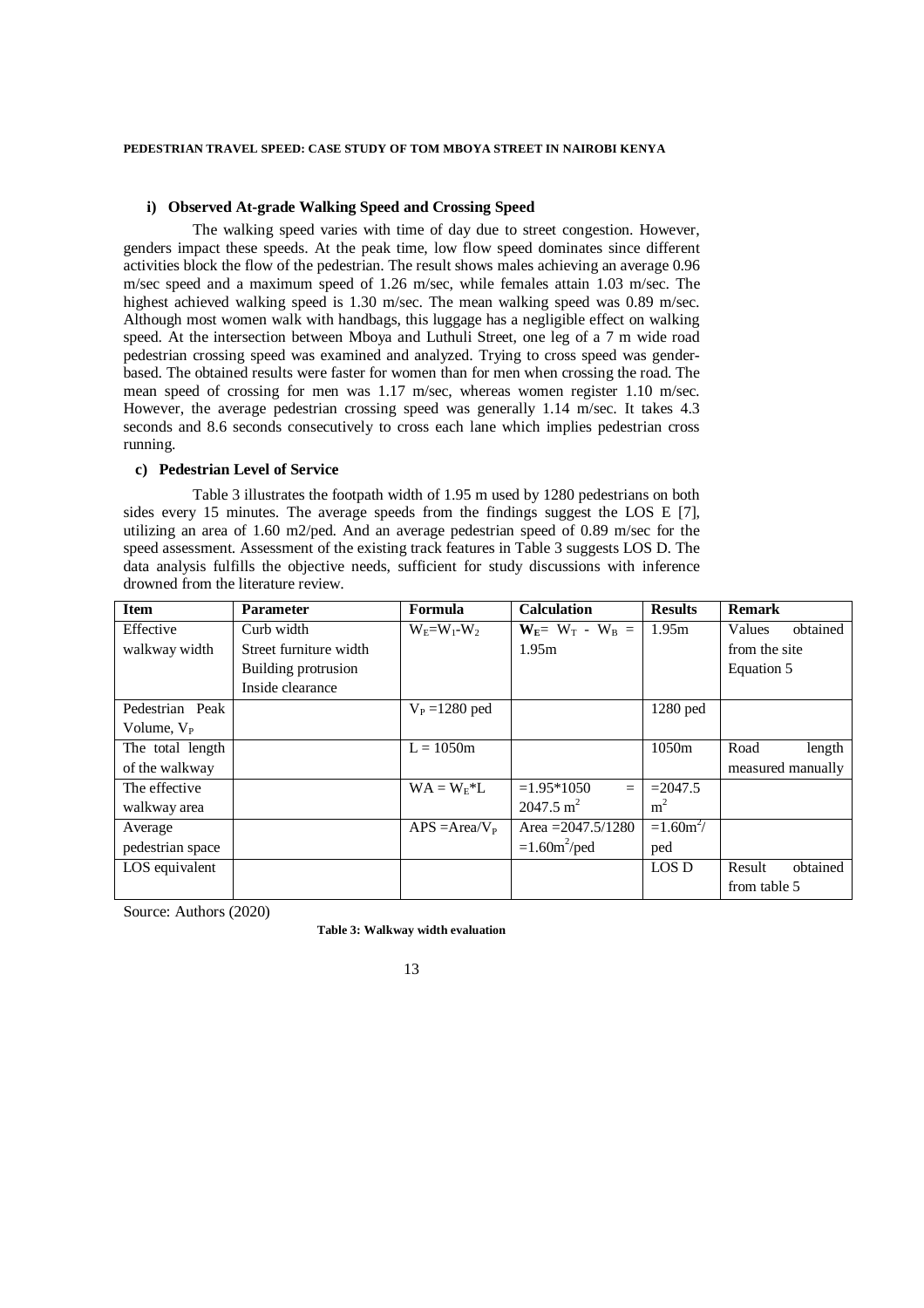### **5. DISCUSSION OF THE RESEARCH FINDINGS**

### **A) Pedestrian Volume and Space**

 The analysis of pedestrian volume helped in commuter design as well as safety. Because of regional transit access, land use mix, and job density, the number of the pedestrian in the area is increasing. [19], showed that planning and design usually represent peak flow during the peak period of the season. The finding acknowledges that pedestrian requires  $1.28 \text{ m}^2$  to make a step. Assessments of existing road structures and changes in road development strategy were obligatory to accommodate many of the pedestrians in Nairobi CBD [15]. The study determined a pedestrian area of 1.60  $m^2$ /ped required for LOS D. As a result, street redesign is necessary to improve the LOS C route (Table 3). As space reduces to less than 0.4  $m^2$ /ped, the flow rates rapidly decrease. At the smallest capacity, planning of 0.2 m<sup>2</sup>/ped to 0.3 m<sup>2</sup>/ped, movements become impossible [7].

 However, pedestrians over 40 years of age contribute 7 percent to the footpath. Further, other techniques need to be related to the findings. Age-including demographics influence choice and travel behavior. Age affects travel distances, where older people travel less than young people [22]. Aged people do not generate as many trips as young people [9]. This trend is in line with the age-related theory advanced by [22] and [9] versus the rate of travel or distance commutations.

#### **B) Walkway Density and Space**

Every pedestrian uses an area of 1.60  $m^2$ /ped. In this area, movements are restricted and progressively reduced. Table 3 suggested LOS D with a flow rate of 33 Ped/min/m to 49 Ped/min/m. [7] established that at LOS D and pedestrian speed is restricted. And careful steps movement made to excuse on-coming pedestrians. Standard user ellipses of 0.5 m by 0.6 m having a total surface area of 0.3  $m^2$ , which would be the practical average for standing areas and space for a single pedestrian.

In assessing the shopping facilities, an area of  $0.75 \text{ m}^2$ , utilized as bumper zones for every pedestrian, and 400 ped/h default flow was recommended [7]. The unexpended physical space, contacts with others are frequently unavoidable. The acceptance space of 75 ped/min/m or 4,500 ped/h/m is rational if the local data does not exist. At this capacity level, walking speeds of 1.14 m/sec, deemed acceptable [7]. With an irregular and unbalance flow, cross-flows and reverse-flows movements were nearly impossible. The enhancements to LOS C increase pedestrian space from 2.2 m<sup>2</sup>/ped to 3.7 m<sup>2</sup>/ped, with a rate of flow of 23 ped/min/m to 33 ped/min/m. This LOS level was enough to allow unidirectional flow [7].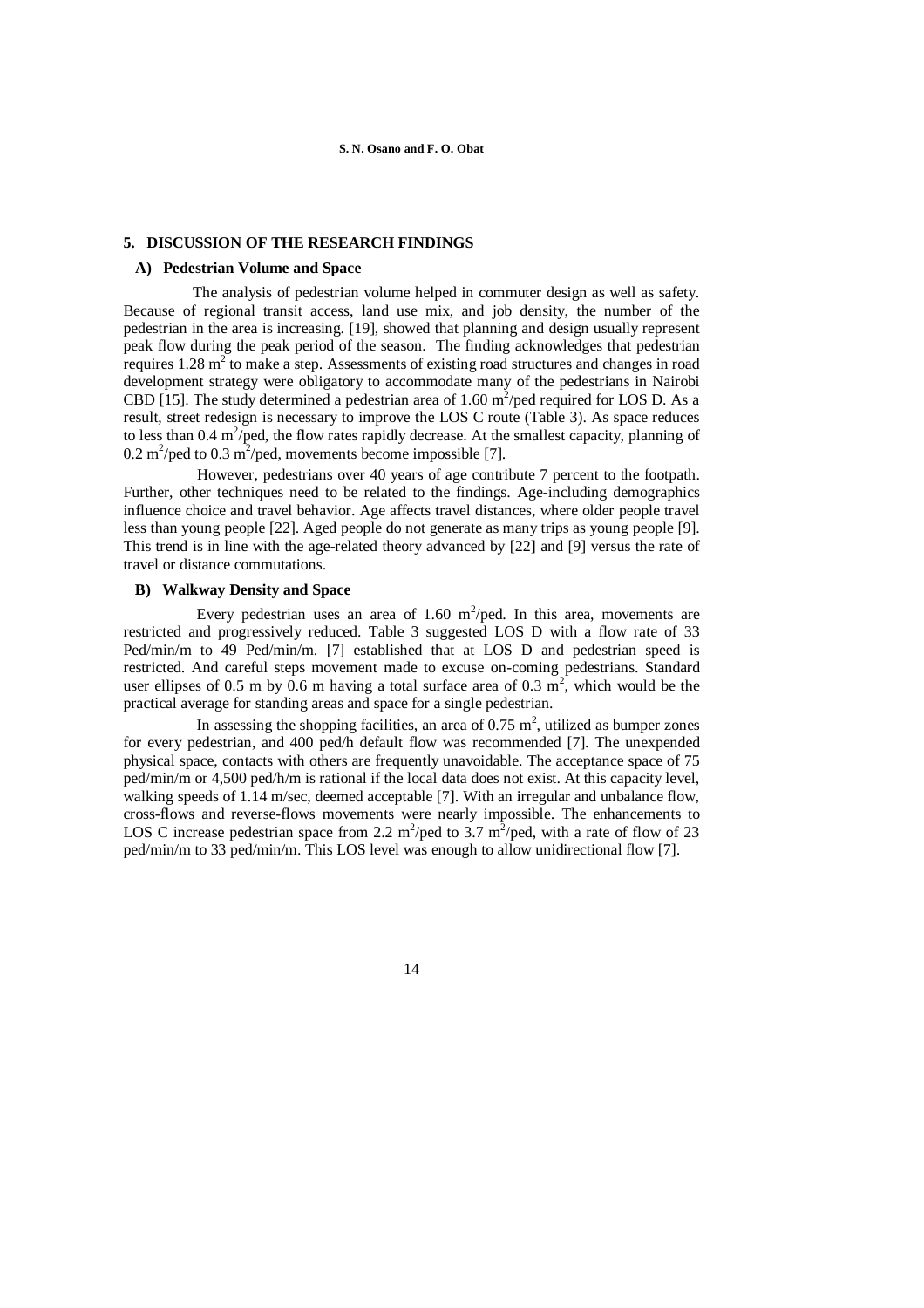| <b>Level of Service</b> | Space $(m^2/p)$ | Flow rate $(p/min/m)$ | <b>Average Speed (m/s)</b> | V/C ratio       |
|-------------------------|-----------------|-----------------------|----------------------------|-----------------|
| A                       | $\geq 5.6$      | $\leq 16$             | > 1.3                      | ${}_{0.21}$     |
| B                       | $3.7 - 5.6$     | $16 - 23$             | $1.27 - 1.30$              | $> 0.21 - 0.31$ |
| $\mathcal{C}$           | $2.2 - 3.7$     | $23 - 33$             | $1.22 - 1.27$              | $> 0.31 - 0.44$ |
| D                       | $1.4 - 2.2$     | $33 - 49$             | $1.14 - 1.22$              | $> 0.44 - 0.65$ |
| E                       | $0.75 - 1.4$    | $49 - 75$             | $0.75 - 1.14$              | $> 0.65 - 1.00$ |
| F                       | ${}_{0.75}$     | Variable              | ${}_{0.75}$                | Variable        |

Source: HCM (1998)

#### **Table 4: Average LSO flow for the sidewalks**

# **C) Pedestrian At-grade Walking Speed and Crossing Speed**

 The finding hypothesizes the maximum pedestrian speed of 1.17 m/sec to 1.26 m/sec, with an average walking speed of 0.89 m/sec for different age groups. [17] Recommend 1.5 m/sec to enhance free flow and crosswalk speed of 1.14 m/sec. Male pedestrians, for example, males crossed at a speed of 1.17 m/sec, while 1.10 m/sec for females. [11] Established a 0.74 m/sec at-grade crossing speeds between two highways separated by separation barriers, it takes 1.56 minutes to cross the footbridge at-grade, at a mean time of 1.06 minutes. A pedestrian crossing a 7-meter carriageway takes 5.5 seconds, according to [13], with pedestrian crossing speeds ranging from 1.2 m/sec - 1.3 m/sec at busy crossing points with a variety of age groups for pedestrians. [12], found that pedestrian speed of 1.20 m/sec on Kenyatta Avenue and 1.13 m/sec on University Way was exceeding. [5] thesis recommendation of 1.02 m/sec pedestrians on this street walk slower than on other road segments in Nairobi, according to studies published in the literature, Table 6 summarized the study results. According to [3], the average speed for pedestrians in Malaysia at a non-signalized crosswalk is 1.39 m/sec. In Malaysia, the mean  $85<sup>th</sup>$  and  $15<sup>th</sup>$ percentiles pedestrian speeds at crosswalks with signals are 1.31 m/sec, 1.53 m/sec, and 1.09 m/sec, respectively, while non-signalized crosswalk pedestrian speeds, 1.39 m/sec, 1.63 m/sec, and 1.15 m/sec exhibiting slow walking.

| Crossing speed |         | Walking speed Space $(m^2/\text{ped})$ | $\blacksquare$ Flow (peds/min/m) | LOS |
|----------------|---------|----------------------------------------|----------------------------------|-----|
| (m/sec)        | (m/sec) |                                        |                                  |     |
| 1.14           | 0.87    | 1.60                                   | 33 -49 (from table 4)            |     |
|                |         |                                        |                                  |     |

Source: Authors (2020)

**Table 5: Pedestrian study data summary**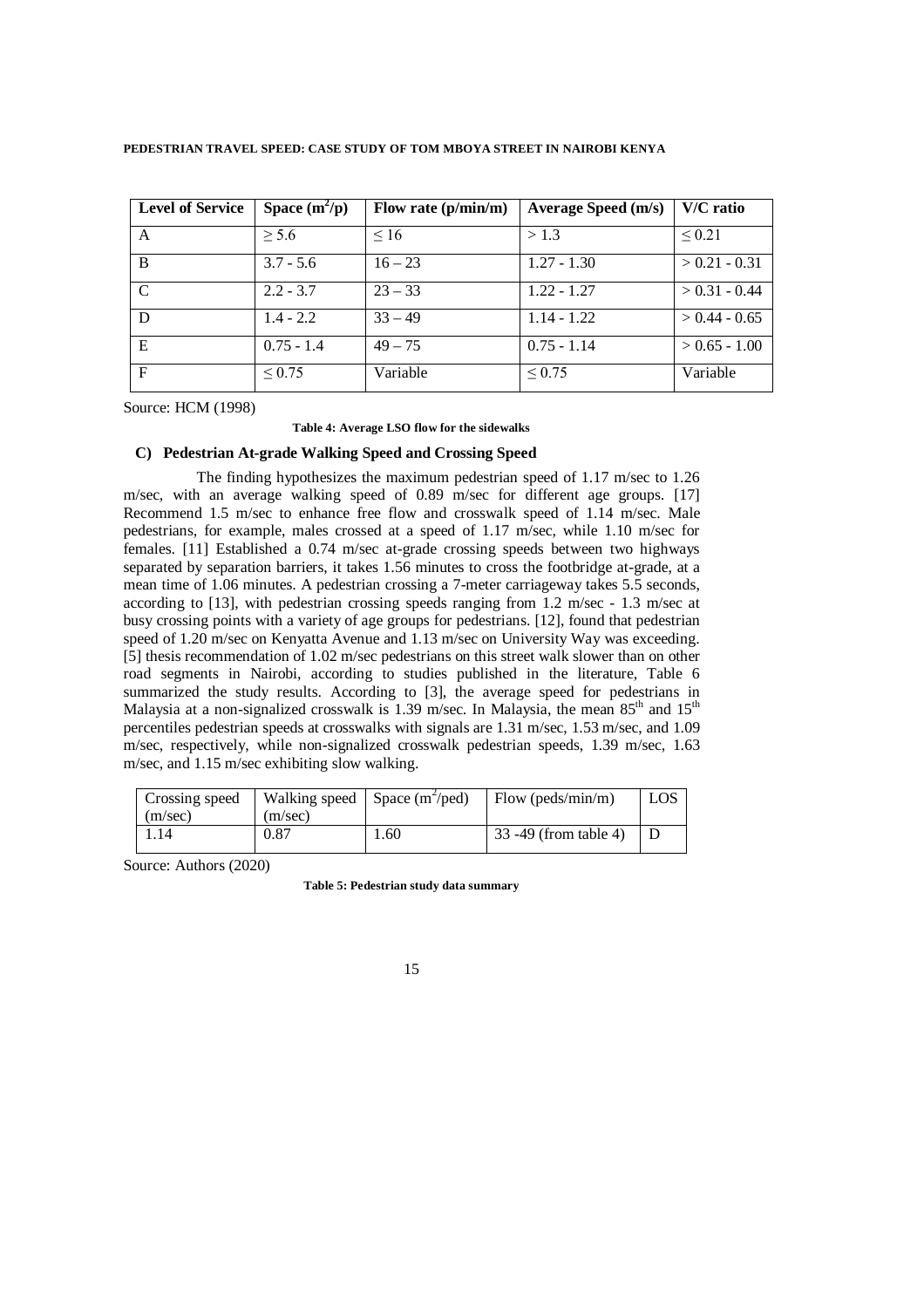#### **Conclusions**

 The average pedestrian walking speed ranged from 0.87 m/sec to 0.93 m/sec at an area of 1.60 m<sup>2</sup>/ped with 1.14 m/sec pedestrian crossing speed at a time interval of 8.6 seconds, at a flow rate of 49 to 75 Ped/min/m. The findings provided a 1.95 m effective walking width, with an operating capacity of LOS D. From the results, improvement was essential to LOS C, and impediment along the path affects LOS.

### **RECOMMENDATIONS**

 The logical approach was applied to address NMT challenges. This research demonstrates that analyzing pedestrian speed gives more insight into the effectiveness of walking time, how pedestrians perceive and interact with their environment. Footpath improvement must be incorporated into all road development plans in Kenya to improve pedestrian travel speed and achieve the recommended level of service.

### **References**

- 1.America Association of State Highways and Transportation Officials, Guide for the development of Bicycle facilities. Washington D.C. 1991.
- 2. Azmi D. I, Karim H. A; Amin M.Z.M. comparing the walking behaviour between urban and rural resident Precedia Soc. Behav. Sci 2012, 68, pp. 406-416.
- 3. Boon Hoe, K. Subramaniam and T. Wai,. Pedestrian crossing speed: the case of Malaysia, University Putra Malaysia. 2012.
- 4. Carey Nick, Draft result: Establishing pedestrian walking speed, Portland State University. 2005.
- 5. Fruin John J,. Design for pedestrians: A level of service concept. The Port of New York Authority. 1970.
- 6. Fruin, John J,. Pedestrian Planning and Design. New York: Metropolitan Association of Urban Designers and Environmental Planners, Inc. 1971
- 7. Highway Capacity Manual,. Transport research board, National Research Council. 2010.
- 8. Hoogedoorn S and Daame W,. Pedestrian behavior at the bottleneck, publisher. Transportations science 147 – 159 2005. Retrieved from, <http://www.jstor.org/stable/25769239>
- 9. Kadiyali, R. L,. Traffic Engineering and Transport Planning. Delhi: Khanna Publishers. Materials Park, Ohio. 2002.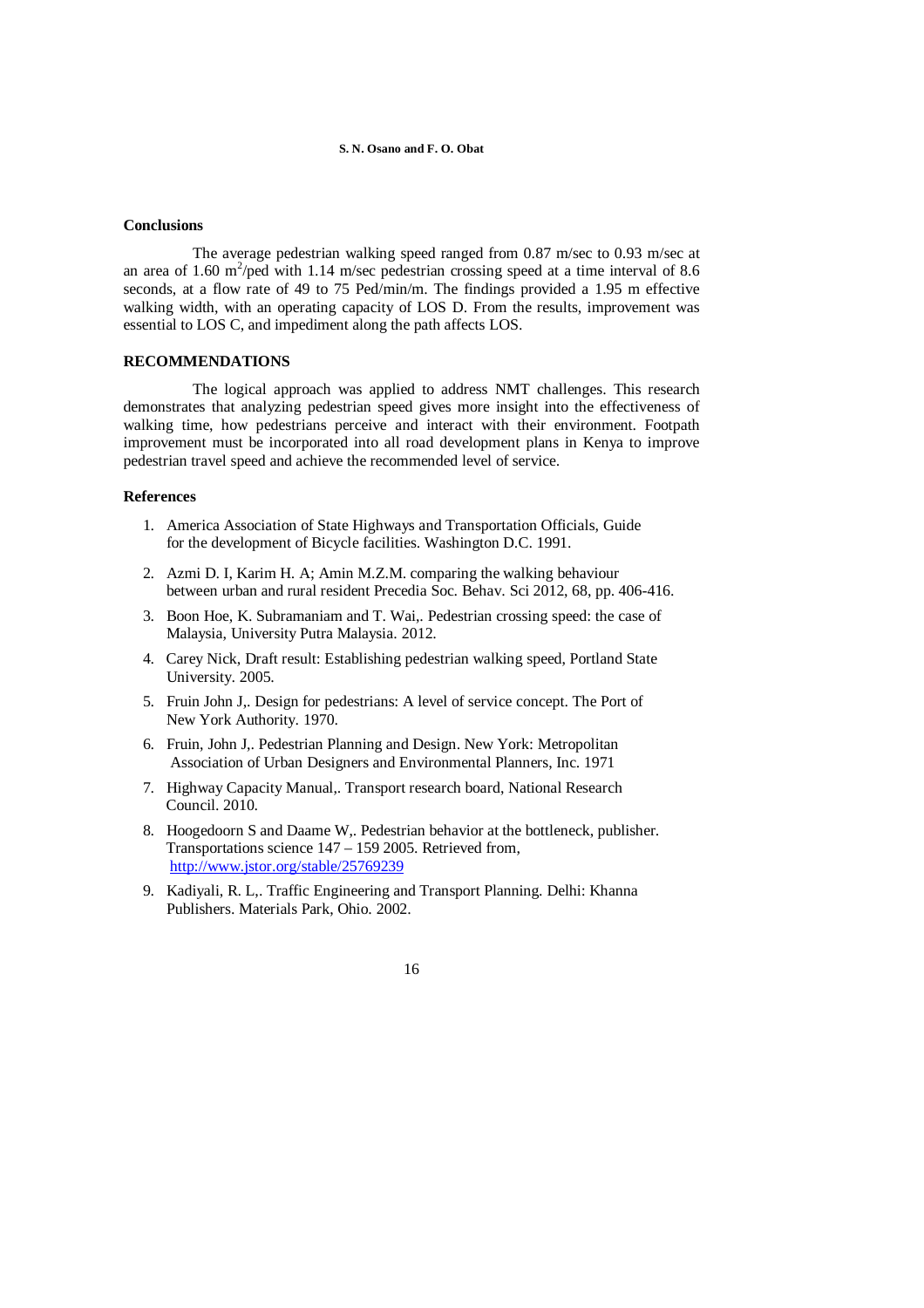- 10. Khisty C. J,. Evaluation of pedestrian facilities. Beyond the LOS concept. Transportation research record 1438. TRB National Research Council. Washington DC. 1994.
- 11. Majanja R,. Non-usage of the pedestrian footbridge in Kenya: case studies of Uthiru pedestrian footbridge on Wayiaki way. Master Science in Civil Engineering, The University of Nairobi. 2011.
- 12. Mbeche, O. O. and T. O. Otieno,. Design Criteria Considerations of Pedestrian Crossings: The Case of a Major Arterial in Nairobi. East African Journal for Engineers, 2001. pp 1-10.
- 13. Mitullah W. and Makajuma G,. Analysis of Non-motorized travel condition on Jogoo road corridor in Nairobi; Africa center of excellence for studies in public and Non-motorized transport. 2011.
- 14. Muraleetharan T and Adachi T, Hagiwara T and Kagaya S,. Methods of determining pedestrian Level of Service for a crosswalk at the urban intersection. 2005.
- 15. Okoth C,. Challenges and opportunity for sustainable Urban Mobility (Non-Motorized Transport), a case study of Nyamakima Area; Nairobi County, Kenya. Thesis for Master of Art in panning the University of Nairobi. Unpublished. 2013
- 16. Orege Michael Otieno,. Evaluation of pedestrian walkway along Urban roads: The Case of Komarock Nairobi. Master Science in Civil Engineering, University of Nairobi. 2018.
- 17. Pushkarev, Boris, and Jeffrey M. Zupan,. Urban Space for Pedestrians: A Report of the Regional Plan Association. MIT Press: Cambridge, Mass. 1975.
- 18. Rahman, K.; Ghani, N.A.; Kamil, A. A.; Mustafa, A. Analysis of pedestrian free flow walking speed in the least developing country: A factorial design study. Res. J. Appl. Sci. Eng. Technol. 2012, 4, pp. 4299–4304.
- 19. Roess, Roger P., Prassas, Elena S., McShane, William R.,. Traffic Engineering. Third Edition. Upper Saddle River, NJ: Pearson Prentice Hall. 2004.
- 20. Sarkar S,. "Determination of Service Level for pedestrians with Europe example" Transport Research Records 1405, TRB Washington DC, 1993. Pp. 35-42.
- 21. Satish, C.; Rajat, R.; Vivek, R.D.; Ilango, T, Pedestrian behavior under varied traffic and spatial conditions. Eur. Transp. 2014, 56, 5.